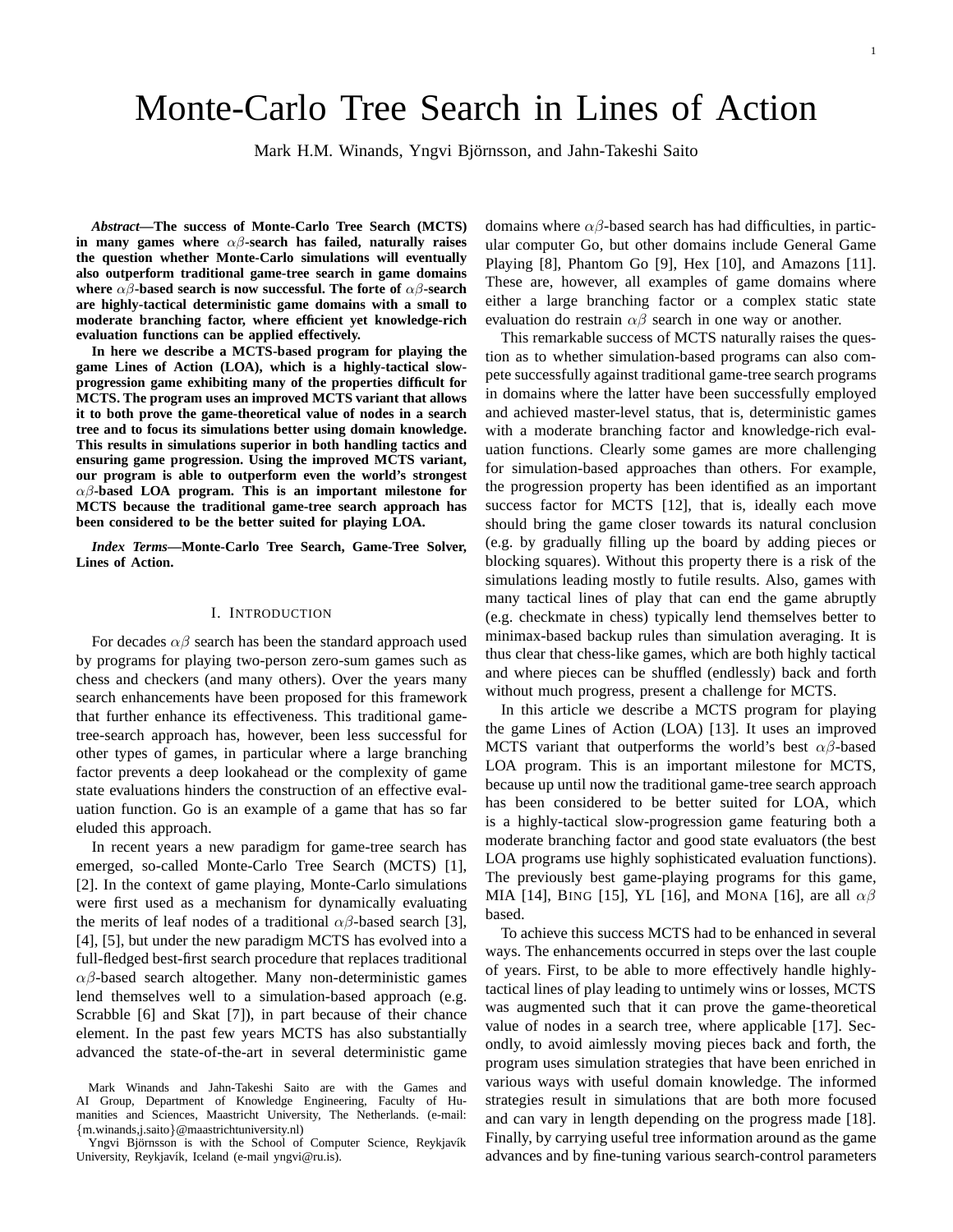further performance gains are achieved. Collectively these enhancements result in a MCTS variant that outperforms  $\alpha\beta$ .

The article is organized as follows. In the next section we explain the rules of LOA and the role it plays in artificialintelligence game research. In Section III we discuss MCTS and its implementation in our LOA program. In Sections IV and V we introduce our game-theoretical MCTS variant and the improved simulation strategies, respectively. We empirically evaluate the MCTS-based LOA program in Section VI and match it against its  $\alpha\beta$ -based counterpart. Finally, in Section VII we conclude and give an outlook on future research.

## II. LINES OF ACTION

Lines of Action (LOA) is a two-person zero-sum game with perfect information; it is a chess-like game (i.e. with pieces that move and can be captured) played on an  $8\times 8$  board, albeit with a connection-based goal. LOA was invented by Claude Soucie around 1960. Sid Sackson [13] described the game in his first edition of *A Gamut of Games*.

## *A. The Rules*

LOA is played on an  $8\times 8$  board by two sides, Black and White. Each side has twelve (checker) pieces at its disposal. Game play is specified by the following rules: $<sup>1</sup>$ </sup>

- 1) The black pieces are placed in two rows along the top and bottom of the board, while the white pieces are placed in two files at the left and right edge of the board (see Fig.  $1(a)$ ).
- 2) The players alternately move a piece, starting with Black.
- 3) A move takes place in a straight line, exactly as many squares as there are pieces of either color anywhere along the line of movement (see Fig. 1(b)).
- 4) A player may jump over its own pieces.
- 5) A player may not jump over the opponent's pieces, but can capture them by landing on them.
- 6) The goal of a player is to be the first to create a configuration on the board in which all own pieces are connected in one unit. Connected pieces are on squares that are adjacent, either orthogonally or diagonally (e.g., see Fig. 1(c)). A single piece is a connected unit.
- 7) In the case of simultaneous connection, the game is drawn.
- 8) A player that cannot move must pass.
- 9) If a position with the same player to move occurs for the third time, the game is drawn.

In Fig. 1(b) the possible moves of the black piece on **d3** (using the same coordinate system as in chess) are shown by arrows. The piece cannot move to **f1** because its path is blocked by an opposing piece. The move to **h7** is not allowed because the square is occupied by a black piece.

#### *B. Characteristics*

The game has an average branching factor of approximately 29 and an average game length of around 44 ply [14]. The game-tree complexity is estimated to be about  $10^{64}$  and the state space complexity  $10^{23}$  [19].

The game is thus comparable to Othello with respect to complexity [20]. Given the current state-of-the-art computer techniques LOA is not solvable by brute-force methods any time soon. A scaled-down  $6\times 6$  version was solved by Winands in 2008 [21].

Since most terminal positions have still more than 10 pieces remaining on the board [22], endgame databases are not effectively applicable in LOA (a 10 piece database would require approximately 10 terabytes to store). Apart from endgame databases not being applicable, the same search techniques and enhancements commonly found in chess-playing programs are generally effective in LOA, such as transposition table [23], [24], killer moves [25], adaptive null-move [26], [27], and multi-cut [28], [29].

# *C. The Role of LOA in AI Game Research*

Around 1975 LOA received its first credentials as an AI research topic. Then the first LOA program was written by an unknown author at the Stanford AI laboratory [30]. In the 1980s and 1990s "hobby" programmers wrote several LOA programs, however, all were easily beaten by humans [30]. At the end of the nineties LOA again received increased interest from the games research community.

On the one hand, researchers recognized LOA as a good test domain for their algorithms. For example, Eppstein mentioned evaluation of connectivity of LOA positions as a possible application for his dynamic planar graph techniques [31]. Kocsis successfully applied his time allocation learning algorithms and his new Neural MoveMap move ordering method in LOA [32][33]. Moreover, Björnsson used LOA as an alternative domain (to chess) to verify the merits of his multicut pruning method [34]. Donkers used LOA to test opponentmodel search [35]. Sakuta *et al.* investigated the application of the killer-tree heuristic and the  $\lambda$ -search method to the endgame of LOA [36]. Hashimoto *et al.* chose LOA as a test domain for their automatic realization-probability search method [37].

One the other hand, researchers concentrated on building strong LOA programs based on both existing and new ideas. For instance, the four programs MIA (Maastricht In Action) [14], BING [15], YL [16], and MONA [16] are example of strong LOA programs. Since 2000 LOA has been played seven times at the Computer Olympiad, a multi-games event in which all of the participants are computer programs. The strongest LOA programs are considerably stronger than the best human players [38].

# III. MONTE-CARLO TREE SEARCH

Monte-Carlo Tree Search (MCTS) [1], [2] is a best-first search method that does not require a positional evaluation function. It is based on a randomized exploration of the search space. Using the results of previous explorations, the algorithm

<sup>&</sup>lt;sup>1</sup>These are the rules used at the Computer Olympiads and at the MSO World Championships. In some books, magazines or tournaments, there may be a slight variation on rules 2, 7, 8, and 9.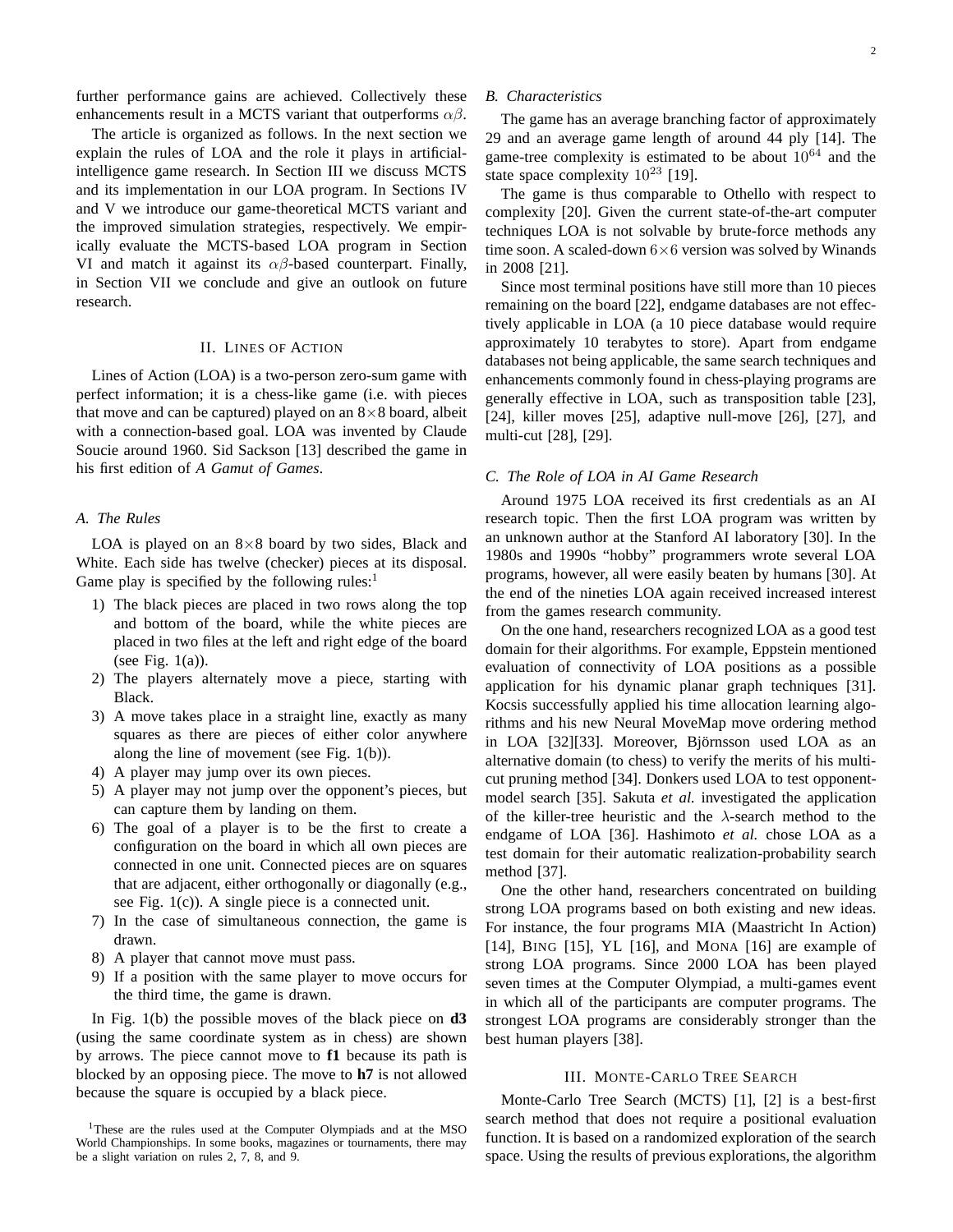

 $\odot$  $\odot$  $\odot$ 0  $\odot$ 0  $\odot)$ (©) 0 0  $\circledcirc$ 0  $\odot$ 

Fig. 1. (a) The initial position. (b) Example of possible moves. (c) A terminal position.

gradually builds up a game tree in memory, and successively becomes better at accurately estimating the values of the most promising moves.

MCTS consists of four strategic steps, repeated as long as there is time left [39]. The steps, outlined in Fig. 2, are as follows. (1) In the *selection step* the tree is traversed from the root node until we reach a node *E*, where we select a position that is not added to the tree yet. (2) Next, during the *play-out step* moves are played in self-play until the end of the game is reached. The result R of this "simulated" game is  $+1$  in case of a win for Black (the first player in LOA), 0 in case of a draw, and −1 in case of a win for White. (3) Subsequently, in the *expansion step* children of  $E$  are added to the tree. (4) Finally, in the *backpropagation step*, R is propagated back along the path from  $E$  to the root node, adding  $R$  to an incrementally computed result average for each action along the way. When time is up, the action played by the program is the child of the root with the highest such average value.

#### *A. The four strategic steps*

The four strategic steps of MCTS are discussed in detail below. We will clarify how each of these steps is used in our Monte-Carlo LOA program (MC-LOA).

*1) Selection:* Selection picks a child to be searched based on previous information. It controls the balance between exploitation and exploration. On the one hand, the task often consists of selecting the move that leads to the best results so far (exploitation). On the other hand, the less promising moves still must be tried, due to the uncertainty of the evaluation (exploration).

We use the UCT (**U**pper **C**onfidence Bounds applied to **T**rees) strategy [2], enhanced with Progressive Bias (PB) [39]. PB is a technique to embed domain-knowledge bias into the UCT formula. It is e.g. successfully applied in the Go program MANGO. UCT with PB works as follows. Let  $I$  be the set of nodes immediately reachable from the current node  $p$ . The selection strategy selects the child  $k$  of node  $p$  that satisfies Formula 1:

$$
k \in argmax_{i \in I} \left( v_i + \sqrt{\frac{C \times \ln n_p}{n_i}} + \frac{W \times P_{mc}}{l_i + 1} \right) , \quad (1)
$$

where  $v_i$  is the value of the node i,  $n_i$  is the visit count of i, and  $n_p$  is the visit count of p. C is a coefficient, which can be tuned experimentally.  $\frac{W \times P_{mc}}{l_i+1}$  is the PB part of the formula. *W* is a constant, which is set manually (here  $W =$ 10). Pmc is the *transition probability* of a move category *mc* [40]. Instead of dividing the PB part by the visit count  $n_i$ as done originally [39], it is here divided by the number of losses  $l_i$ . In this approach, nodes that do not perform well are not biased too long, whereas nodes that continue to have a high score, continue to be biased. To ensure that we do not divide by 0, a 1 is added in the denominator. Nijssen and Winands [41] tested this approach in the games Focus and Chinese Checkers, showing that PB divided by the number of losses outperformed the default PB in the two-player variants with a winning score of 65% and 58%, respectively. A slight improvement was measured for our MC-LOA program as well.

For each move category (e.g., capture, blocking) the probability that a move belonging to that category will be played is determined. The probability is called the *transition probability*. This statistic is obtained from game records of matches played by expert players. The transition probability for a move category mc is calculated as follows:

$$
P_{mc} = \frac{n_{played(mc)}}{n_{available(mc)}}
$$
, (2)

where  $n_{played(mc)}$  is the number of game positions in which a move belonging to category  $mc$  was played, and  $n_{available(mc)}$ is the number of positions in which moves belonging to category mc were available.

The move categories of our MC-LOA program are similar to the ones used in the Realization-Probability Search of the program MIA [42]. They are used in the following way. First, we classify moves as captures or non-captures. Next, moves are further sub-classified based on the origin and destination squares. The board is divided into five different regions: the corners, the  $8 \times 8$  outer rim (except corners), the  $6 \times 6$  inner rim, the  $4 \times 4$  inner rim, and the central  $2 \times 2$  board. Finally,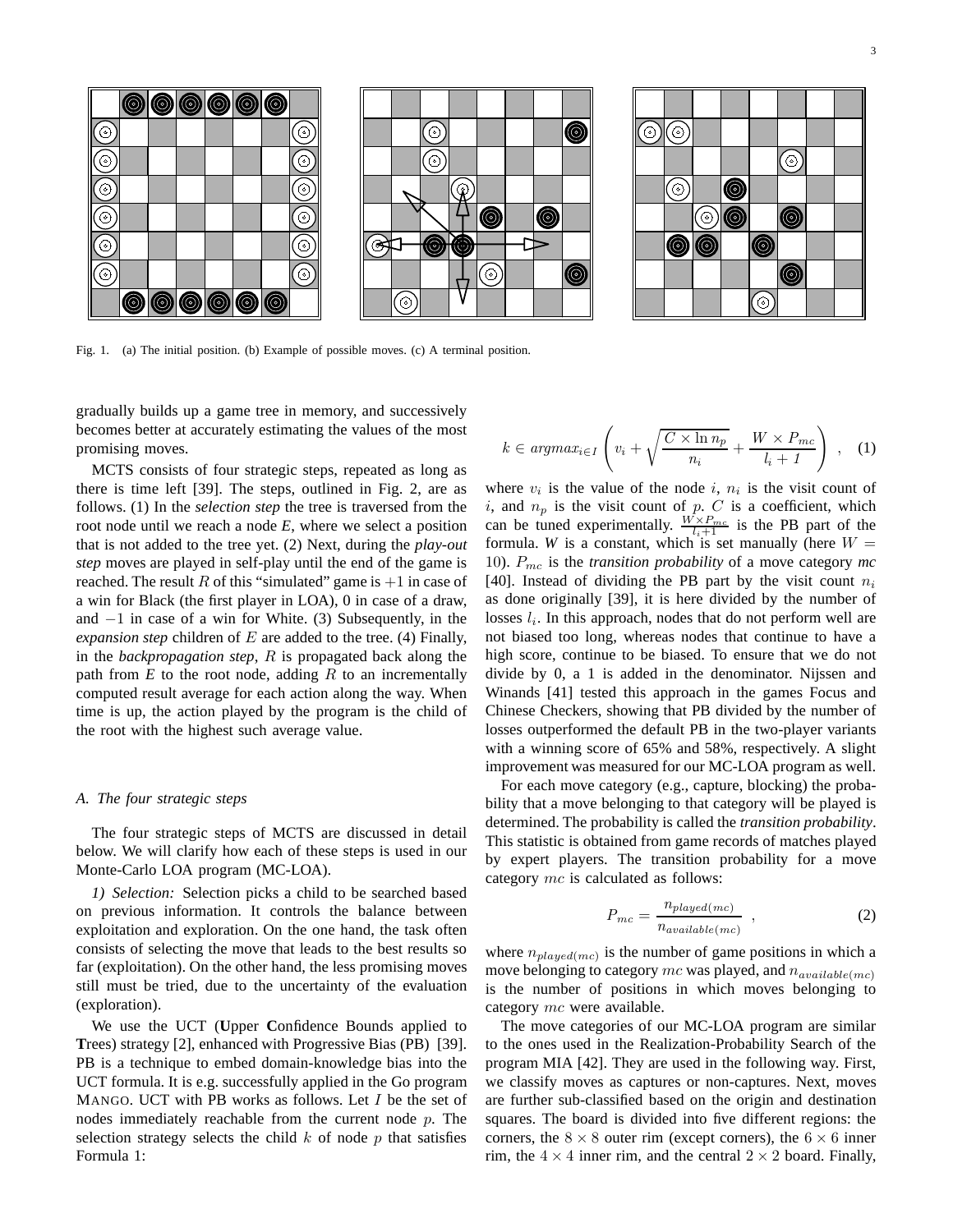

Fig. 2. Outline of Monte-Carlo Tree Search (adapted from Chaslot *et al.* [39]).

moves are further classified based on the number of squares traveled away from or towards the center-of-mass. In total 277 move categories can occur according to this classification.

The aforementioned selection strategy is only applied in nodes with visit count higher than a certain threshold T (here 5) [1]. If the node has been visited fewer times than this threshold, the next move is selected according to the *simulation strategy* discussed in the next strategic step.

*2) Play-out:* The play-out step begins when we enter a position that is not a part of the tree yet. Moves are selected in self-play until the end of the game. This task might consist of playing plain random moves or – better – pseudo-random moves chosen according to a *simulation strategy*. Good simulation strategies have the potential to improve the level of play significantly [43]. The main idea is to play interesting moves according to heuristic knowledge. In our MC-LOA program, the move categories together with their transition probabilities, as discussed in the selection step, are used to select the moves pseudo-randomly during the play-out.

A simulation requires that the number of moves per game is limited. When considering the game of LOA, the simulated game is stopped after 200 moves and scored as a draw. The game is also stopped when heuristic knowledge indicates that the game is effectively over. When an evaluation function returns a position assessment that exceeds a certain threshold (i.e., 700 points), which heuristically indicates a decisive advantage, the game is scored as a win. If the evaluation function returns a value that is below a mirror threshold (i.e., - 700 points), the game is scored as a loss. For efficiency reasons the evaluation function is called only every 3 plies, determined by trial and error [17].

The idea of early terminations based on an evaluation score is not new. The Amazons program INVADERMC [11] also does so. The difference is that in INVADERMC the simulation stops after a fixed length (and subsequently is scored based on the value of the evaluation function), whereas in our approach the simulation may terminate at any time.

*3) Expansion:* Expansion is the strategic task that decides whether nodes will be added to the tree. Here, we apply a simple rule: one node is added per simulated game [1]. The added leaf node L corresponds to the first position encountered during the traversal that was not already stored.

*4) Backpropagation:* Backpropagation is the procedure that propagates the *result* of a simulated game k back from the leaf node L, through the previously traversed node, all the way up to the root. The result is scored positively  $(R_k = +1)$  if the game is won, and negatively  $(R_k = -1)$  if the game is lost. Draws lead to a result  $R_k = 0$ . A *backpropagation strategy* is applied to the *value*  $v_L$  of a node. Here, it is computed by taking the average of the results of all simulated games made through this node [1], i.e.,  $v_L = (\sum_k R_k)/n_L$ .

# *B. Parallelization*

The parallel version of our MC-LOA program uses the so-called "single-run" parallelization [44], also called *root parallelization* [45]. It consists of building multiple MCTS trees in parallel, with one thread per tree. These threads do not share information with each other. When the available time is up, all the root children of the separate MCTS trees are merged with their corresponding clones. For each group of clones, the scores of all games played are added. Based on this grand total, the best move is selected. This parallelization method only requires a minimal amount of communication between threads, so the parallelization is easy, even on a cluster. For a small number of threads, root parallelization performs remarkably well in comparison to other parallelization methods [44], [45]. However, root parallelization does not scale well for a larger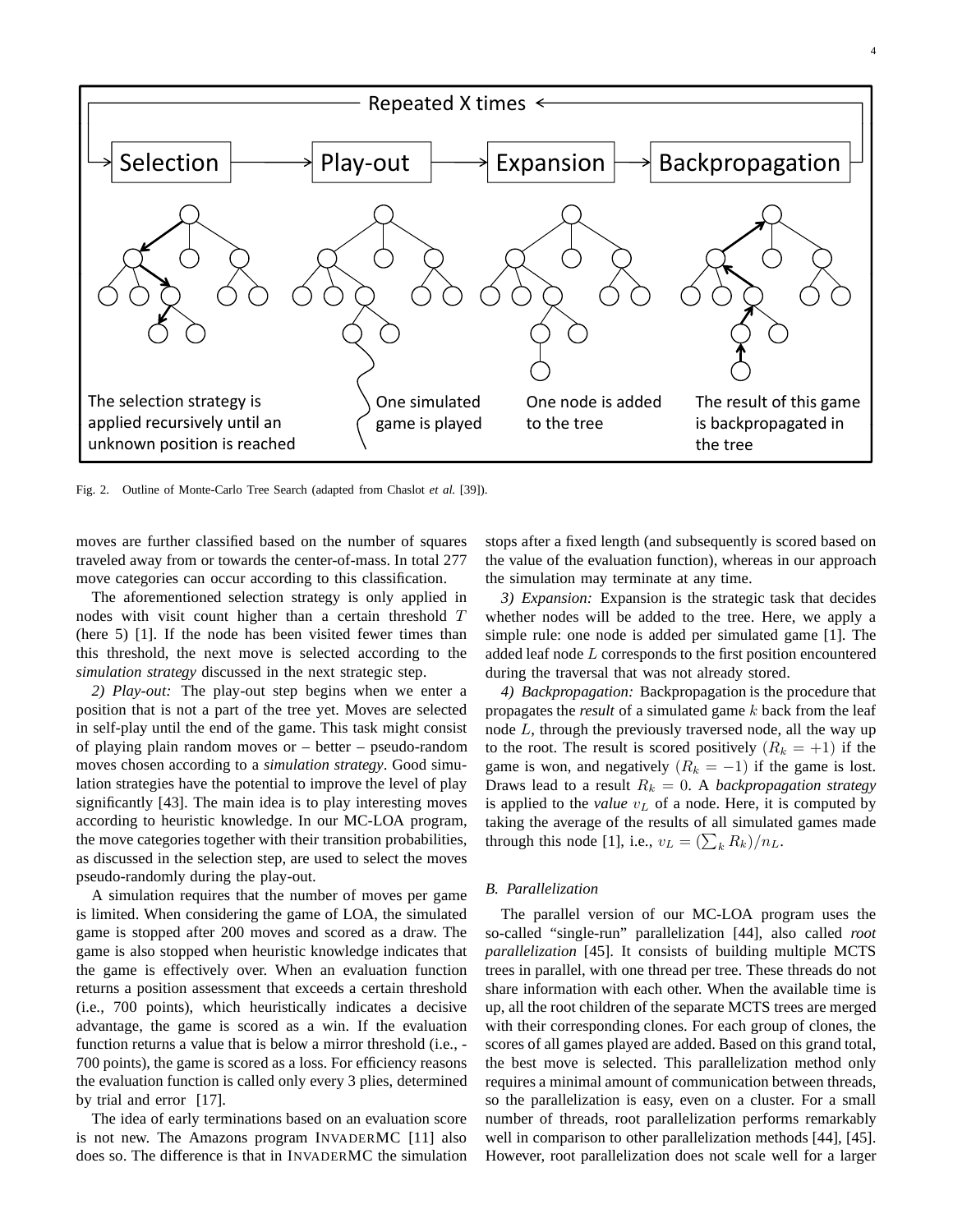

Fig. 3. White to move.

number of threads. An alternative is to use *tree parallelization* [45], which had good results in Computer Go [46], [47]. This method uses one shared tree from which several simulated games are played simultaneously [45].

# IV. MONTE-CARLO TREE SEARCH SOLVER

Although MCTS is unable to *prove* the game-theoretical value, in the long run MCTS equipped with the UCT formula is able to *converge* to the game-theoretical value. For example, in endgame positions in fixed termination games like Go or Amazons, MCTS is often able to find the optimal move relatively fast [48], [49]. But in a tactical game like LOA, where the main line towards the winning position is typically narrow with many non-progressing alternatives, MCTS may often lead to an erroneous outcome because the nodes' values in the tree do not converge fast enough to their game-theoretical value. For example, if we let MCTS analyze the position in Fig. 3 for 5 seconds, it selects **c7xc4** as the best move, winning 67.2% of the simulations. However, this move is a forced 8-ply loss, while **f8-f7** (scoring 48.2%) is a 7-ply win. Only when we let MCTS search for 60 seconds or longer, it selects the correct move. For a reference, we remark that in this position it takes  $\alpha\beta$  less than a second to select the best move and prove the win.

We thus designed a new MCTS variant called MCTS-Solver, which is able to prove the game-theoretical value of a position. The backpropagation and selection steps were modified for this variant, as well as the procedure for choosing the final move to play.

## *A. Backpropagation*

The play-out step returns the values  $\{1, 0, -1\}$  for simulations ending in a win, draw, or loss, respectively. In regular MCTS the same is true for terminal positions occurring in the search tree (built by the MCTS expansion step). In the MCTS-Solver, terminal win and loss positions occurring in the tree are handled differently.<sup>2</sup> The win and loss terminal positions are instead assigns  $\infty$  or  $-\infty$ , respectively. A special provision is then taken when backing such proven values up the tree. There are three cases to consider as shown in Fig. 4 (we use the negamax formulation, alternating signs between levels). First, when a simulation backs up a proven loss  $(-\infty)$  from a child  $c$  to a parent  $p$ , the parent node  $p$  becomes, and is labelled as, a proven win  $(\infty)$ , that is, the position is won for the player at  $p$  because the move played leads to a win (left backup diagram in the figure). When backing up a proven win ( $\infty$ ) from c to p, one must, however, also look at the other children of  $p$  to determine  $p$ 's value. In the second case, when all child nodes of p are also a proven win  $(\infty)$ , then the value of p becomes a proven loss  $(-\infty)$ , because all moves lead to a position lost for  $p$  (middle backup diagram in the figure). However, the third case occurs if there exists at least one child with a value different value from a proven win. Then we cannot label  $p$  as a proven loss. Instead  $p$  gets updates as if a simulation win (instead of a proven win) were being backed up from node  $c$  (right backup diagram in the figure;  $v$  and  $u$ indicate non-proven values). Non-proven values are backed up as in regular MCTS.

# *B. Selection*

As seen in the previous subsection, a node can have a proven game-theoretical value of  $\infty$  or  $-\infty$ . The question arises how these game-theoretical values affect the selection strategy. When entering a node with such a proven value, that value can simply be returned without any selection taking place. A more interesting case is when the node itself has a non-proven value but some of its children have.

Assume that one or more moves of node  $p$  are proven to lead to the loss for the player to move in  $p$ . It is tempting to discard them in the selection step based on the argument that one would never pick them. However, this can lead to overestimating the value of node  $p$ , especially when moves are pseudo-randomly selected by the simulation strategy. For example, in Fig. 5 we have three one-ply subtrees. Leaf nodes *B* and *C* are proven to be a loss (for player to move in *A*), indicated by  $-\infty$ ; the numbers below the other leaves are the *expected* pay-off values (also from the perspective of the player to move in *A*). Assume that we select the moves with the same likelihood (as could happen when a simulation strategy is applied). If we would prune the loss nodes, we would prefer node *A* above *E*. The average of *A* would be 0.4 and 0.37 for *E*. It is easy to see that *A* is overestimated because *E* has more good moves.

Conversely, if we do not prune proven loss nodes, we run the risk of underestimation. Especially, when we have a strong preference for certain moves (because of a bias) or we would like to explore our options (because of the UCT formula), we could underestimate positions. Assume that we have a strong preference for the first move in the subtrees of Fig. 5. We would prefer node *I* above *A*. It is easy to see that *A* is underestimated because *I* has no good moves at all.

Based on trials and error, the most effective selection is performed in the following way. In case Formula (1) is applied, moves leading to a loss for the player will never be selected.

<sup>&</sup>lt;sup>2</sup>Draws are generally more problematic to prove than wins and losses, however, because draws happen only in exceptional cases in LOA we took the decision not to handle them for efficiency reasons.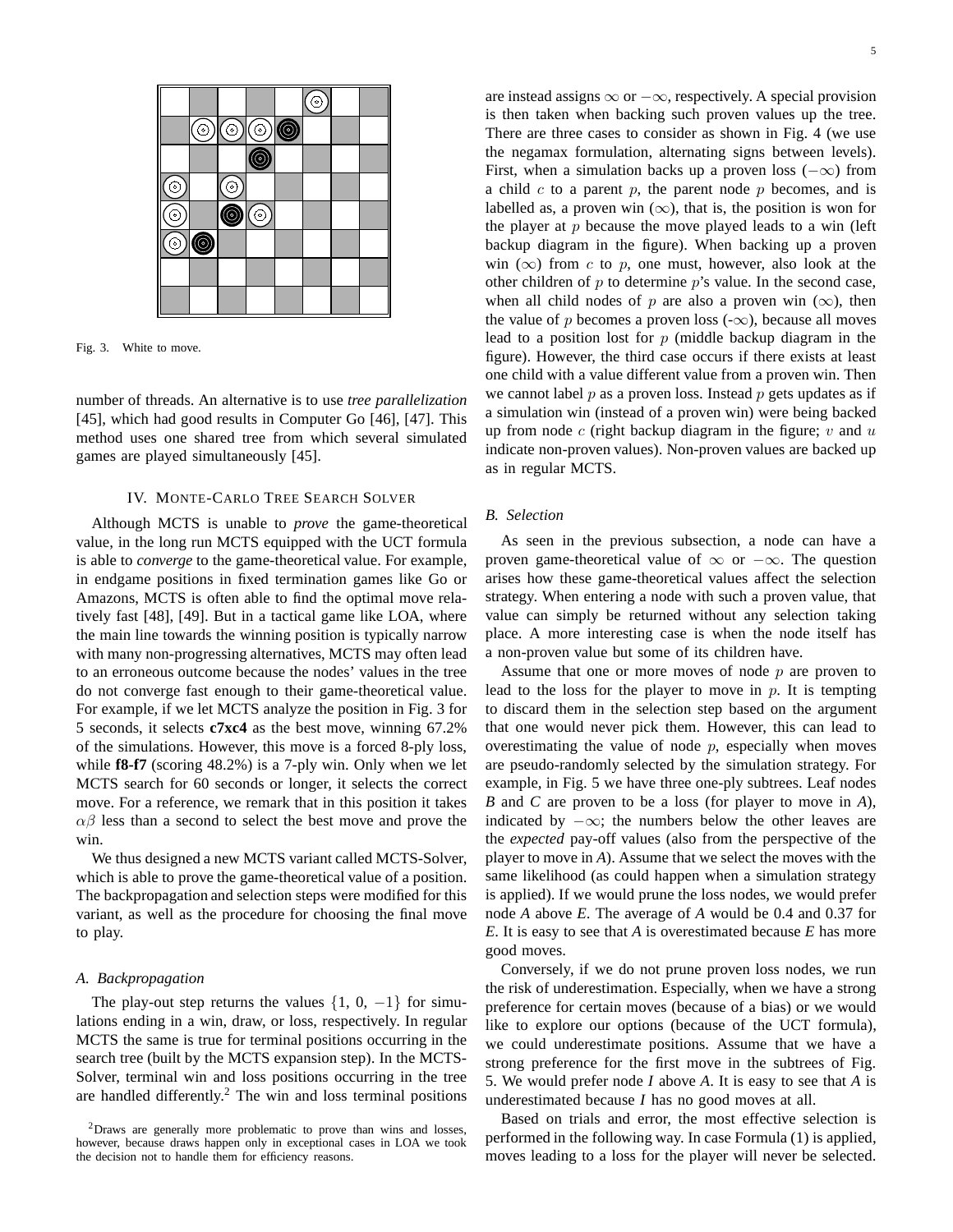

Fig. 4. Backup of proven values.

For nodes that instead select moves according to a simulation strategy, that is nodes having the visit count below the pre-set threshold, moves leading to a loss *can* be selected.

One additional improvement is to perform a 1-ply lookahead at leaf nodes (i.e., where the visit count equals one) [17]. We check whether they lead to a direct win for the player to move. If there is such a move, we can skip the play-out, label the node as a win, and start the backpropagation step. If it were not for such a lookahead, it could take many simulations before a child leading to a mate-in-one is selected and the node proven.

#### *C. Final Move Selection*

For standard MCTS several ways exist to select the move finally played by the program in the actual game. Often, it is the child with the highest visit count, or with the highest value, or a combination of the two. In practice, is does not matter too much which of the approaches is used given that a sufficient amount of simulations for each root move has been played. However, for MCTS-Solver it does somewhat matter. Because of the backpropagation of game-theoretical values, the score of a move can suddenly drop or rise. Therefore, we have chosen a method called *Secure child* [39]. It is the child that maximizes the quantity  $v + \frac{A}{\sqrt{n}}$ , where A is a parameter (here, set to 1),  $v$  is the node's value, and  $n$  is the node's visit count. For example, if two moves have the same value, we would prefer the one explored less often. The rational has to do with the derivative of their value: because of the imbalance in the number of simulations, either the value of the move more explored must have been dropping, or the value of the one less explored increasing; in both cases the one less explored is to be favored.

Finally, when a win can be proven for the root node, the search is stopped and the winning move is played. For the position in Fig. 3, MCTS-Solver is able to select the best move and prove the win for the position depicted in less than a second, or in the same time frame as  $\alpha\beta$ . As noted earlier, it takes standard MCTS over a minute to pick the winning move.

# *D. Pseudo Code for MCTS-Solver*

A C-like pseudo code of MCTS-Solver is provided in Fig. 6. The algorithm is constructed similar to negamax in the context of minimax search. select(Node N) is the selection

function as discussed in Subsection IV-B, which returns the best child of the node  $N$ . The procedure addToTree (Node node) adds one more node to the tree; playOut(Node N) is the function which plays a simulated game from the node N, and returns the result  $R \in \{1, 0, -1\}$  of this game; computeAverage(Integer R) is the procedure that updates the value of the node depending on the result  $R$  of the last simulated game; getChildren(Node N) generates the children of node N.

# V. IMPROVED SIMULATION STRATEGIES

In both the selection and the play-out steps move categories together with their associated transition probabilities are used to bias the move selection. In this section we introduce four simulation strategies for further biasing and enhancing the simulation roll-outs. They are *Evaluation Cut-Off*, *Corrective*, *Greedy*, and *Mixed*.

#### *A. Evaluation Cut-Off*

The *Evaluation Cut-Off* strategy stops a simulated game before a terminal state is reached if, according to a heuristic knowledge, the game is judged to be effectively over. In general, once a LOA position gets very lopsided, an evaluation function can return a quite trustworthy score, more so than even elaborate simulation strategies. The game can thus be (relatively) safely terminated both earlier and with a more accurate score than if continuing the simulation (which might e.g. fail to deliver the win). This is somewhat analogous to the "mercy-rule" in computer Go [50]. We use the MIA 4.5 evaluation function [51] for this purpose. When the evaluation function gives a value that exceeds a certain threshold, the game is scored as a win. Conversely, if the evaluation function gives a value that is below the negated threshold, the game is scored as a loss.

Our initial MCTS-based LOA program described in [17], used a threshold value of 1000 points, chosen conservatively as (by observation) such a high value, with only a few exceptions, represents an eventual win. Such a conservative choice of a threshold is not necessarily optimal. It might be a better choice to use a more aggressive cut-off threshold even though being occasionally wrong. The added number of simulations because of even earlier terminations of lopsided positions might more than offset the errors introduced by the occasional erroneous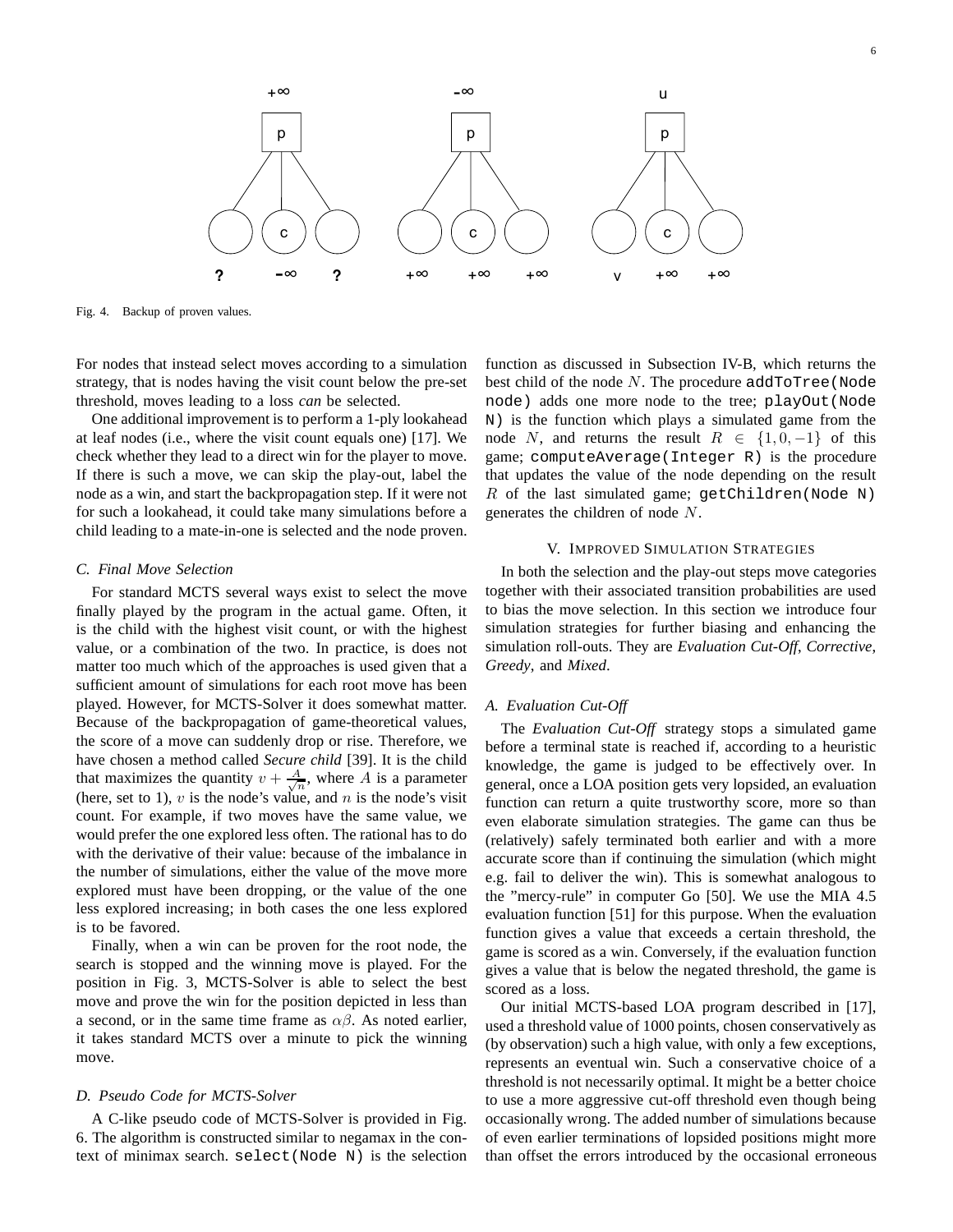

Fig. 5. Monte-Carlo Subtrees.

```
if(playerToMoveWins(N))
  return INFINITY
else (playerToMoveLoses(N))
```
Integer MCTSSolver(Node N){

```
return -INFINITY
bestChild = select(N)
```

```
N.visitCount++
```

```
if(bestChild.value != -INFINITY
  AND bestChild.value != INFINITY)
   if(bestChild.visitCount == 0){
       R = -playOut(bestChild)
       addToTree(bestChild)
       goto DONE
   }
   else
   R = -MCTSSolver(bestChild)
else
R = bestChild.value
if(R == INFINITE)N.value = -INFINITY
       return R
   }
else
   if(R == -INFINITE)foreach(child in getChildren(N))
         if(child.value != R){
            R = -1goto DONE
         }
         N.value = INFINITY
         return R
    }
```

```
DONE:
N.computeAverage(R)
return R
}
```
#### Fig. 6. Pseudo code for MCTS-Solver

termination decisions. In our improved evaluation cut-off strategy we determine this tradeoff empirically (see experimental section), leading to a substantially more aggressive threshold settings, i.e., 700 points. As before, the termination strategy is applied only in the play-out step. For efficiency reasons the evaluation function is called only every 3 plies, starting at the second ply (thus at 2, 5, 8, 11 etc.). Differences in odd vs. even ply evaluations observed in some LOA programs are not too important here, because they are typically relatively small compared to the large threshold value, as well as they are (partially) offset in the evaluation function of our LOA program by having a side-to-move bonus [14].

# *B. Corrective*

One known disadvantage of simulation strategies is that they may draw and play a move which immediately ruins a perfectly healthy position. Embedding domain knowledge, e.g. by the use of Progressive Bias, somewhat alleviates the problem.

In the *Corrective* strategy we use the evaluation function to further bias the move selection towards minimizing the risk of choosing an obviously bad move. This is done in the following way. First, we evaluate the position for which we are choosing a move. Next, we generate the moves and scan them to get their weights. If the move leads to a successor which has a lower evaluation score than its parent, we set the weight of a move to a preset minimum value (close to zero). If a move leads to a win, it will be immediately played. The pseudo code for this strategy is given in Fig. 7. The effectiveness of the algorithm will be partially determined by how efficiently game positions and moves are evaluated. For a reference, in our MCTS LOA program, using this strategy, evaluating positions consumes around 30% of the program's total execution time (somewhat more than the combined make/undo move operations), whereas determining a weight for a move category takes around 5% of the total execution time.

## *C. Greedy*

In the *Greedy* strategy the evaluation function is more directly applied for selecting moves: the move leading to the position with the highest evaluation score is selected. However, because evaluating every move is time consuming, we evaluate only moves that have a good potential for being the best. For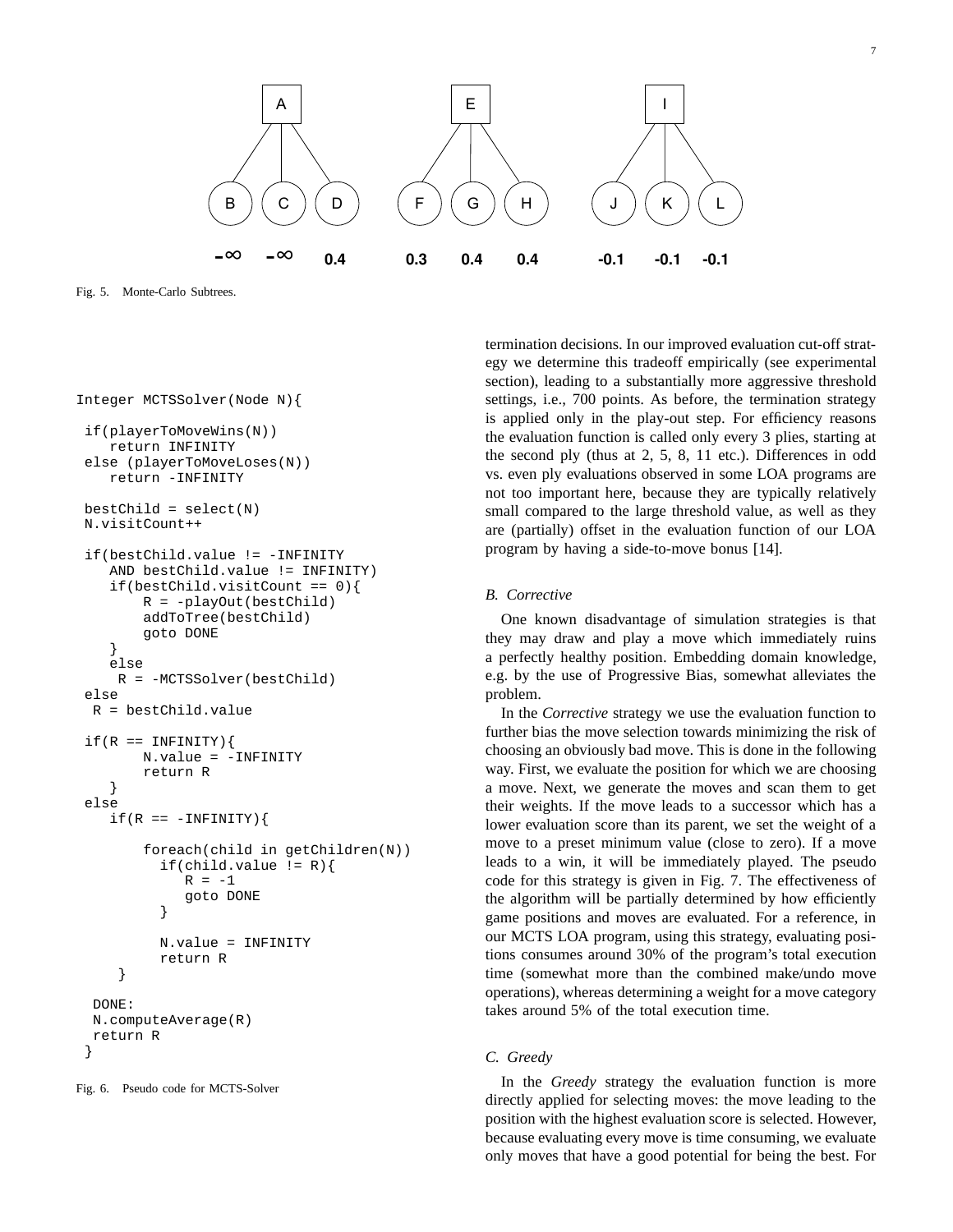```
correctiveStrategy(board){
    defaultValue = evaluate(board);
    moveList = generateMoves();
    scoreSum = 0;
    foreach(Move m in moveList){
        value = evaluate(board, m);if (value > bound)
            return m;
        else if (value <= defaultValue)
            m.score = Epsilon;
        else
            m.score = m.getMCWeight(board);
        scoreSum += m.score;
    }
    scoreSum \neq random();
    foreach(Move m in moveList){
        scoreSum -= m.score;
        if(scoreSum <= 0)
            return m;
    }
}
```

```
moveList = generateMoves();
 assignAndSort(moveList);
 counter = 0;
 foreach(Move m in moveList){
     if(counter < k){
         value = evaluate(board, m);if(value > bound){
             return m;
         }
         if(value > max){
              best = m;
              max = value;
         }
     }
     else {
         if(evaluateWin(board, m)) {
              return m;
         }
     }
     counter++;
}
return best;
```
Fig. 7. Pseudo code for the Corrective strategy

this strategy it means that only the *k*-best moves according to their transition probabilities are fully evaluated. As in the Evaluation Cut-Off strategy, when a move leads to a position with an evaluation over a preset threshold, the play-out is stopped and scored as a win. Finally, the remaining moves, which are not heuristically evaluated, are checked for a mate. The pseudo code for the Greedy strategy is given in Fig. 8.

# *D. Mixed*

A potential weakness of the Greedy strategy is that despite a small random factor in the evaluation function, it is too deterministic. The *Mixed* strategy combines the Corrective strategy and the Greedy strategy. The Corrective strategy is used in the selection step, i.e., at tree nodes where a simulation strategy is needed (i.e.,  $n < T$ ), as well as in the first position entered in the play-out step. For the remainder of the playout the Greedy strategy is applied. Finding the right balance between exploitation and exploration, however, remains one of the main challenges in simulation-based search. Whereas the mixed strategy proposed here does a good job in our testdomain, more work is still needed for the approach to be applied to other game domains in a principled way.

## VI. EXPERIMENTS

In this section we evaluate the performance of the improved MCTS LOA player, both via self-play and against the world's strongest  $\alpha\beta$ -based LOA program, MIA 4.5 (as well as some of its earlier ancestors).

We will refer to the MCTS player as MC-LOA. It can be instantiated using the various combinations of enhancements introduced in earlier sections. We use a

Fig. 8. Pseudo code for the Greedy strategy

}

Greedy(Board b){

three-tuple (solver, threshold, strategy) to represent the parameter setting used in each particular player instance, where  $solver \in \{on, off\}$ , threshold  $\in [0, \infty]$ , and strategy  $\in \{default, corrective, greedy, mixed\}$ . For example, in the following experiments the most common instantiation, referring to the best setting we found, is MC- $\text{LOA}_{(on,700,mixed)}$ , that is, the solver is enabled, the simulation cut-off threshold is set to 700, and the mixed simulation strategy is used.

To determine the relative playing strength of two programs we play a match between them consisting of many games (to establish a statistical significance). In the following experiments each match data point represents the result of 1,000 games (unless otherwise specified), with both colors played equally. A standardized set of 100 three-ply starting positions [16] is used, with a small random factor in the evaluation function preventing games from being repeated. The thinking time is 5 seconds per move (unless otherwise specified). All experiments were performed on an AMD Opteron 2.2 GHz computer.

In the next subsection we briefly describe MIA 4.5. Then, in turn, we empirically evaluate the simulation strategies, the solver, and then additional tuning enhancements.

#### *A. MIA (Maastricht In Action)*

MIA is a world-class LOA program, which won the LOA tournament at the eighth (2003), ninth (2004), and eleventh (2006) Computer Olympiad. Over its lifespan of 10 years it has gradually been improved and has for years now been generally accepted as the best LOA-playing entity in the world. All our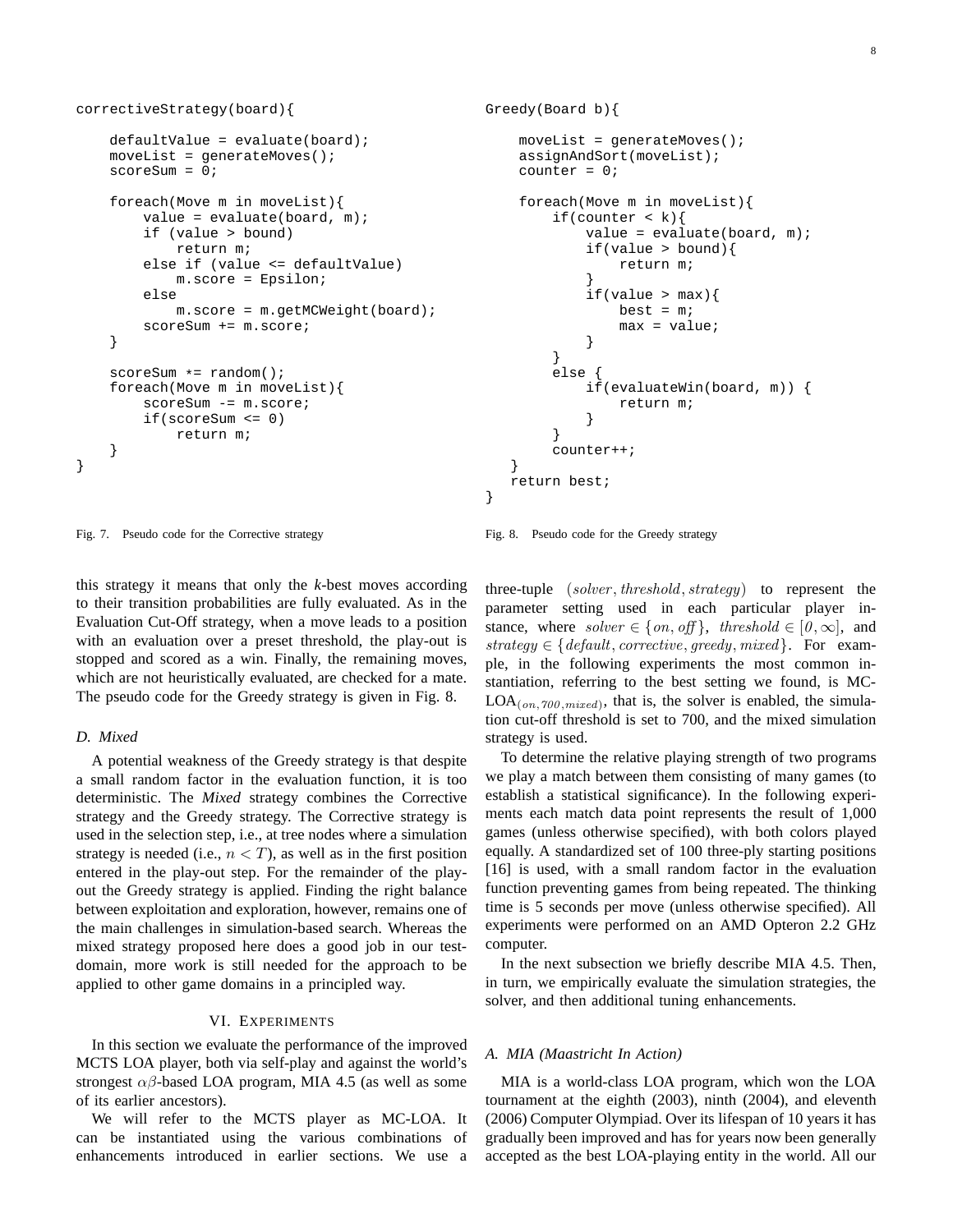TABLE I THREE DIFFERENT OPPONENTS PLAYING AGAINST  $\mathrm{MC}\text{-}\mathrm{LOA}_{( \emph{on},\textbf{t},\textit{default}) }$  (WIN %)

| Threshold (t)                                             |       | 100  | 200  | 400  | 600                                                                                                                                                                  | 700                                                                   | 800   | 1000  | 1200  | 1400  | $\infty$ |
|-----------------------------------------------------------|-------|------|------|------|----------------------------------------------------------------------------------------------------------------------------------------------------------------------|-----------------------------------------------------------------------|-------|-------|-------|-------|----------|
| $\overline{\text{MC-LOA}}_{(on,\infty,def)}$ <sup>1</sup> |       |      |      |      | $15.1 \pm 2.2$ $14.9 \pm 2.2$ $15.6 \pm 2.2$ $11.8 \pm 2.0$ $11.2 \pm 1.9$                                                                                           | $9.9 \pm 1.9$ $8.7 \pm 1.7$ $5.7 \pm 1.4$ $4.7 \pm 1.3$ $2.2 \pm 0.9$ |       |       |       |       |          |
| MIA III                                                   |       |      |      |      | $24.6 \pm 2.7$ $24.6 \pm 2.7$ $22.8 \pm 2.6$ $23.2 \pm 2.6$ $21.8 \pm 2.6$ $25.4 \pm 2.7$ $24.8 \pm 2.7$ $33.5 \pm 2.9$ $39.8 \pm 3.0$ $51.1 \pm 3.1$ $99.8 \pm 0.3$ |                                                                       |       |       |       |       |          |
| MIA 4.5                                                   |       |      |      |      | $79.4 \pm 2.6$ $79.5 \pm 2.6$ $77.6 \pm 2.6$ $76.9 \pm 2.6$ $72.0 \pm 2.7$ $71.7 \pm 2.8$ $75.4 \pm 2.7$ $78.1 \pm 2.6$ $83.5 \pm 2.3$ $86.8 \pm 2.1$ $99.9 \pm 0.2$ |                                                                       |       |       |       |       |          |
| Avg. Game Len.                                            | 2.00  | 2.67 | 3.56 | 5.85 | 8.45                                                                                                                                                                 | 9.83                                                                  | 11.17 | 13.94 | 16.65 | 19.18 | 53.70    |
| Games per Sec.                                            | 10074 | 9242 | 8422 | 6618 | 5260                                                                                                                                                                 | 4659                                                                  | 4211  | 3507  | 2995  | 2611  | 2060     |

experiments were performed using the latest version of the program, called MIA 4.5. The program is written in Java.<sup>3</sup>

MIA performs an  $\alpha\beta$  depth-first iterative-deepening search in the Enhanced-Realization-Probability-Search (ERPS) framework [42]. A *two-deep* transposition table [23] is applied to prune a subtree or to narrow the  $\alpha\beta$  window. At all interior nodes that are more than 2 plies away from the leaves, it generates all moves to perform Enhanced Transposition Cutoffs (ETC) [24]. Next, a null-move [26] is performed adaptively [27]. Then, an enhanced multi-cut is performed [28], [29]. For move ordering, the move stored in the transposition table (if applicable) is always tried first, followed by two killer moves [25]. These are the last two moves that were best, or at least caused a cutoff, at the given depth. Thereafter follow: (1) capture moves going to the inner area (the central  $4 \times 4$  board) and (2) capture moves going to the middle area (the  $6 \times 6$  rim). All the remaining moves are ordered decreasingly according to the relative history heuristic [52]. At the leaf nodes of the regular search, a quiescence search is performed to get more accurate evaluations. For additional details on the search engine and the evaluation function used in MIA, we refer to the Ph.D. thesis *Informed Search in Complex Games* [14].

ERPS is applied in MIA in the following way. First, moves are classified as captures or non-captures. Next, moves are further sub-classified based on the origin and destination of the move's from and to squares. The board is divided into five different regions: the corners, the  $8 \times 8$  outer rim (except corners), the  $6 \times 6$  inner rim, the  $4 \times 4$  inner rim and the central  $2 \times 2$  board. Finally, moves are further classified based on the number of squares traveled away from or towards the center-of-mass. In total 277 move categories can occur in the game according to this classification.

## *B. Evaluation Cut-Off Threshold*

The first set of experiments was designed to determine a good cut-off threshold for the Evaluation Cut-Off strategy. MC-LOA $_{(on.t. default)}$  with different cut-off threshold values for  $t$  was matched against three other programs: MC- $\text{LOA}_{(on,\infty,default)}$  (essentially never terminating simulations early), MIA 4.5, and finally, to get a more variety of opponents, an older version of MIA called MIA III, which uses a somewhat less sophisticated evaluation function. In this experiment, the thinking time was set to 1 second per move.

The results are given in Table I, showing the winning percentage of the players against MC-LOA $_{(on,t,default)}$  using various thresholds. The best threshold setting  $t$  against each of

TABLE II ROUND-ROBIN TOURNAMENT RESULTS MATCHING DIFFERENT SIMULATION STRATEGIES,  $\mathrm{MC\text{-}LOA}_{( \textit{on}, \textit{700}, \mathbf{e})}$  (win %)

| Strategy   | Default       | Corrective      | Greedy          | Mixed                    |
|------------|---------------|-----------------|-----------------|--------------------------|
| Default    | ۰             | $44.25 + 3.1$   | $59.80 + 3.0$   | $32.55 + 2.9$            |
| Corrective | $55.75 + 3.1$ |                 | $67.40 + 2.9$   | $36.20 + 3.0$            |
| Greedy     | $40.20 + 3.0$ | $32.60 \pm 2.9$ |                 | $16.70 + 2.3$            |
| Mixed      | $67.45 + 2.9$ | $63.80 + 3.0$   | $83.30 \pm 2.3$ | $\overline{\phantom{a}}$ |

the players is the one that minimizes their winning percentage (shown in bold). Based on this we chose a threshold  $t = 700$ for our default player, as a compromise between the three different optimal thresholds, with more weight put on the thresholds performing well against the  $\alpha\beta$ -based opponents. It is worth to note that the value  $t = 700$  performs significantly better against these opponents than the value of  $t = 1000$  used by the MCTS-based LOA program described in [17].

Several other things of interest can be read from the table. First, it can clearly be seen how important a termination threshold is for MCTS-based LOA programs, as a player without one, as the first line shows, stands a little chance. Second, it is interesting to contrast how well the two MIA versions perform. The MC-LOA $_{(on,t,default)}$  program handily beats MIA III when using appropriate cut-off thresholds, but is not able to match the strong MIA 4.5 program. The MIA 4.5 evaluation function is apparently much stronger than (the already strong) older one, and showcases the importance of a good evaluation function in the game of LOA. Finally, the last two rows of the table give us some insights into how the threshold value affects the average simulation length and number of simulations per time unit, respectively.

#### *C. Simulation Strategies*

In the second set of experiments we quantify the performance of the *Corrective*, *Greedy*, and *Mixed* simulation strategies introduced in Sect. V, as well as that of a default strategy (where the three aforementioned strategies are all disabled). All the strategies, including the default one, use the threshold setting of  $t = 700$  determined in the previous subsection. For this experiment, the thinking time was set to 1 second per move.

The result of a round-robin tournament is given in Table II. Somewhat surprisingly, the heavily evaluation-function based Greedy strategy is the weakest of the four, including the default one. The Corrective strategy is better than both the default and the Greedy strategy. But, the Mixed strategy, the combination of Corrective and Greedy, outperforms all the others convincingly. This shows that the evaluation function

 $3A$  Java program executable and test sets can be found at: http://www. personeel.unimaas.nl/m-winands/loa/.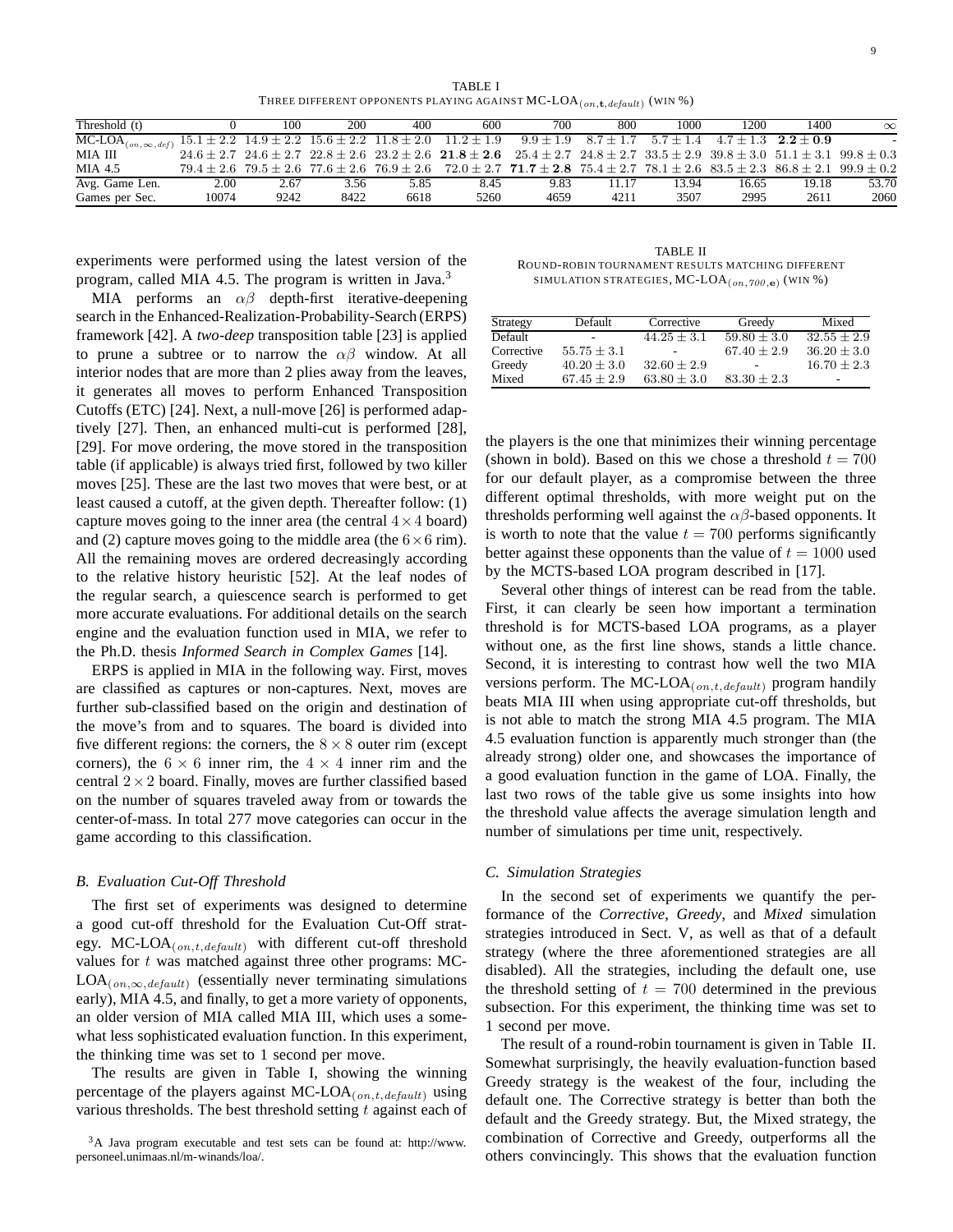can be directly used for selecting moves as done by Greedy, but not at the start of a simulation. The first moves should rather be highly randomized.

## *D. Solver*

Having determined the most promising settings for the simulation strategies, we now evaluate the solver's effectiveness in combination with these strategies. The tactical performance of MC-LOA( $_{on,700,mixed}$ ) was contrasted to that of the highly sophisticated variable-depth  $\alpha\beta$  search of MIA 4.5 (default), as well as to a non-variable-depth search (classic). The classic variant, unlike the default one, does not use ERPS, nullmove search nor multi-cut. We measure the effort it takes the programs to solve selected endgame positions in terms of both nodes and CPU time. For MC-LOA, all children at a leaf node evaluated for the termination condition during the search are counted (see subsection IV-B). For the  $\alpha\beta$  variants, nodes at depth *i* are counted only during the first iteration that the level is reached. This is how node counting was done in analogous comparisons for other games in [53]. The maximum number of nodes the programs are allowed to search on each problem is 10,000,000. The test-set consists of 488 forced-win LOA positions.<sup>4</sup>

In Table III the results are presented. From the second and third columns we see that MC-LOA $_{(on,700,mixed)}$  outperforms classic  $\alpha\beta$  both in terms of positions solved and nodes expanded (although not CPU time). The default  $\alpha\beta$  variant, however, outperforms both the others by a large margin in terms of all measures. The node expansions and CPU times are reported only for the subset of positions all three algorithms were able to solve (257 positions) to allow a fairer comparison. Note that it serves no purpose to experiment with MC-LOA without the solver code enabled on the test set, as such a variant is unable to prove any terminal values.

TABLE III SOLVING PERFORMANCE OF MC-LOA<sub>(on,700,mixed)</sub> VS.  $\alpha\beta$  ON 488 FORCED WIN ENGAME POSITIONS.

| Program                                     | 488 positions | 257 positions |            |  |
|---------------------------------------------|---------------|---------------|------------|--|
|                                             | # solved      | Nodes         | Time (ms.) |  |
| $\overline{\text{MC-LOA}}_{(on,700,mixed)}$ | 319           | 315,900,579   | 1.373.393  |  |
| Classic $\alpha\beta$                       | 288           | 407.975.053   | 809.866    |  |
| Default $\alpha\beta$                       | 454           | 81.349.671    | 122,640    |  |

We can, however, investigate how turning the solver off affects the program's overall playing strength. We do so both for self-play and against MIA 4.5. The results are shown in Table IV. Not only does the MC-LOA program with the solver enabled beat the one with it disabled with almost 54% winning rate, but it also fares much better against MIA 4.5 (scoring close to 47% as opposed to just over 39%). This shows that the ability to prove game-theoretical values of game positions is important in a tactical game like LOA.

<sup>4</sup>The test set is available at www.personeel.unimaas.nl/m-winands/loa/ tscg2002a.zip.

TABLE IV TOURNAMENT RESULTS MC-LOA<sub>(s,700,mixed)</sub> (WIN %). EACH DATA POINT IS BASED ON A 2000-GAME MATCH.

| Strategy                                                             | off             | <sub>on</sub> | $MIA$ 4.5       |
|----------------------------------------------------------------------|-----------------|---------------|-----------------|
| $\overline{\text{MC-LOA}}$ (off, 700, mixed)                         | ۰.              | $46.05 + 2.2$ | $39.38 \pm 2.1$ |
| $\mathrm{MC\text{-}LOA}_{(\textit{on},\textit{700},\textit{mixed})}$ | $53.95 + 2.2$   |               | $46.93 + 2.2$   |
| $MIA$ 4.5                                                            | $60.62 \pm 2.1$ | $53.07 + 2.2$ |                 |

#### *E. Parallelization and Tuning Enhancements*

The MC-LOA program using the best derived set of parameters, i.e., MC-LOA $_{(on,700,mixed)}$ , is performing close to the level of the world-class  $\alpha\beta$ -based program MIA 4.5, although coming up a little short (47%).

One nice benefit of MCTS is that it can be parallelized quite easily compared to  $\alpha\beta$  search. We have a multi-threaded version of our MC-LOA program. For curiosity we matched two- and four-threaded versions of our MC-LOA program against (a single-threaded) MIA 4.5.

TABLE V PARALLEL MC-LOA $_{(on,\,700,\,mixed)}$  vs. MIA 4.5 (WIN  $\%$  )

| <b>Matched Programs</b>                               | win $%$         |
|-------------------------------------------------------|-----------------|
| $1 \times \text{MC-LOA}_{(on,700,mixed)}$ vs. MIA 4.5 | $46.93 \pm 3.1$ |
| 2 × MC-LOA <sub>(on, 700, mixed)</sub> vs. MIA 4.5    | $56.35 \pm 3.1$ |
| $4 \times \text{MC-LOA}_{(on,700,mixed)}$ vs. MIA 4.5 | $60.25 \pm 3.0$ |

The results are shown in in Table V. We see that the multithreaded version of MC-LOA handily outperforms the singlethreaded MIA 4.5. Unfortunately, there does not exist a multithreaded version of MIA 4.5 to compare with, as this does not represent a fair comparison. However, to get some idea how a multi-threaded MIA 4.5 might perform we reran the match against the two-threaded MC-LOA, but this time giving MIA 4.5 50% more deliberation time (simulating a search efficiency increase of 50% if MIA were to be given two processors). A 1,000 game match resulted in a 52% winning percentage for MC-LOA. Although this type of experiment can give us some insights as of how a multi-threaded MIA 4.5 might perform, nonetheless, based on the experiment's ad-hoc nature we do not feel comfortable drawing firm conjectures about the performance of a hypothetical multi-threaded MIA 4.5 program.

One advantage MIA 4.5 has over its MCTS-based counterpart is having been around for many more years, thus being far more carefully tuned based on years of tournament experience.

To somewhat offset this advantage we took some extra time to further tune our MC-LOA player. By doing the tuning independently afterwards, after having run all the other experiments, we can better demonstrate the potentials such a tuning phase has for improving playing strength. We refer to the more carefully tuned player as MC-LOA-T. Two minor changes were incorporated: (1) between moves, we recycle the relevant part of the MCTS tree [54]; and, (2) instead of dividing the Progressive Bias part by  $l_i + 1$  (Formula 1) we divide it by  $\sqrt{l_i+1}$ , effectively making the Progressive Bias more relevant.

The result of playing MC-LOA-T against MIA 4.5 is given in Table VI (for a comparison we repeat the result of MC-LOA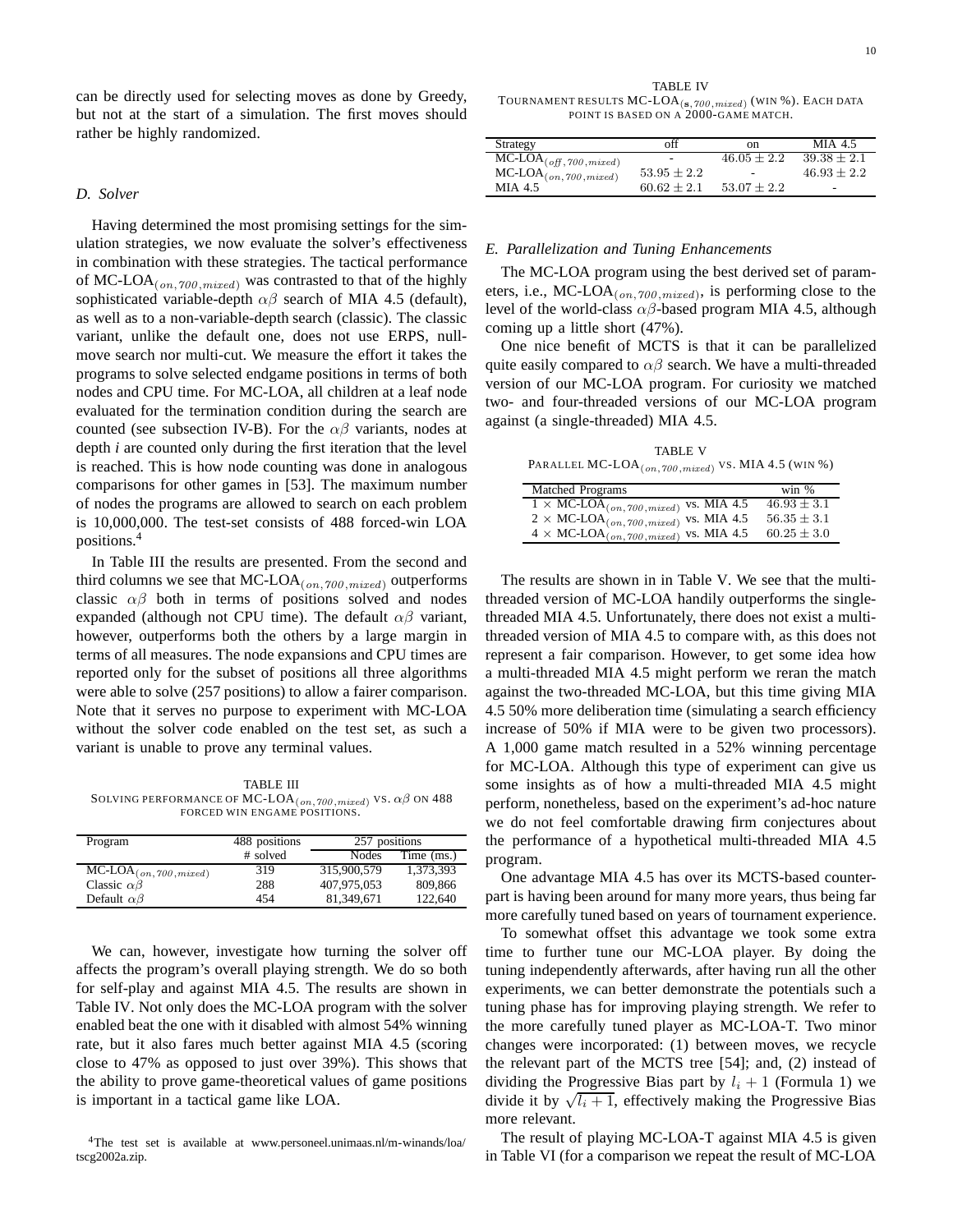TABLE VI TUNING  $\mathrm{MC\text{-}LOA}_{( \emph{on}, \emph{700},\emph{mixed})}.$   $2,\!000\!$ -GAME MATCH RESULTS

|                                                 | win $%$         |
|-------------------------------------------------|-----------------|
| $MC\text{-LOA}_{(on,700,mixed)}$ vs. MIA 4.5    | $46.93 \pm 2.2$ |
| MC-LOA-T <sub>(on,700, mixed)</sub> vs. MIA 4.5 | $52.38 \pm 2.2$ |
|                                                 |                 |

vs MIA 4.5). By relatively little tuning effort we were able to elevate the program's score against MIA 4.5 by more than five percentage points. Now, instead of being slightly behind, the better tuned variant outperforms MIA 4.5 and, although the winning margin is small, it is nonetheless statistically significant using a confidence margin of 95%.

This is an important milestone for MCTS because the traditional game-tree search approach has been considered to be the better suited for playing LOA. We are in the early stages of tuning our MC-LOA player, and with added experience we believe that there are still more strength improvements to be had.

#### VII. CONCLUSION AND FUTURE RESEARCH

In this article we described MC-LOA, a MCTS-based program for playing the game of LOA. The program uses a highly effective MCTS variant that has been imbued with numerous enhancements.

First, the simulations were augmented such that gametheoretical win and loss values could be proved when encountered in the search tree. This required modifications to the backpropagation and selection steps of MCTS, as well as the procedure for picking the final move to play. Secondly, the program uses simulation strategies enriched with useful domain knowledge in various new ways. Modifications were made to both the selection and the play-out steps. The informed strategies resulted in simulations that were more focused. In particular, a mixed strategy of exploring more early on and playing more greedily later on in a simulation seemed to work best. Finally, by carrying useful tree information around as the game advances and by fine-tuning various searchcontrol parameters further performance gains were possible. Collectively these enhancements resulted in a MCTS variant that outperforms even the world's best  $\alpha\beta$ -based LOA player.

This success is remarkable, because not only is the game of LOA highly tactical, but also slowly progressing. Both these characteristics have traditionally been considered particularly problematic for MCTS-based players. This work thus represents an important milestone for MCTS.

As for future research directions we plan to further work on enhancing the new simulation strategies, e.g., by combining them in more elaborate ways. Of interest too is to use the MCTS and  $\alpha\beta$  algorithms in combination in the LOA program, as the latter is still superior in endgame play. Also of a general interest, although not practical in LOA, is to improve the ability of MCTS to prove ties. Finally, we are still in early stages of tuning our MC-LOA player, and with added experience (e.g., from tournament play against other strong LOA programs) we believe that there are still further strength improvements possible.

## ACKNOWLEDGMENTS

The authors thank Guillaume Chaslot for giving valuable advice on MCTS. Part of this work is done in the framework of the NWO Go for Go project, grant number 612.066.409, and by a grant from The Icelandic Centre for Research (RANNIS).

#### **REFERENCES**

- [1] R. Coulom, "Efficient selectivity and backup operators in Monte-Carlo tree search," in *Computers and Games (CG 2006)*, ser. Lecture Notes in Computer Science (LNCS), H. J. van den Herik, P. Ciancarini, and H. H. L. M. Donkers, Eds., vol. 4630. Springer-Verlag, Heidelberg, Germany, 2007, pp. 72–83.
- [2] L. Kocsis and C. Szepesvári, "Bandit Based Monte-Carlo Planning," in *Machine Learning: ECML 2006*, ser. Lecture Notes in Artificial Intelligence, J. Fürnkranz, T. Scheffer, and M. Spiliopoulou, Eds., vol. 4212, 2006, pp. 282–293.
- [3] B. Abramson, "Expected-outcome: A general model of static evaluation," *IEEE Transactions on Pattern Analysis and Machine Intelligence*, vol. 12, no. 2, pp. 182–193, 1990.
- [4] B. Bouzy and B. Helmstetter, "Monte-Carlo Go Developments," in *Advances in Computer Games 10: Many Games, Many Challenges*, H. J. van den Herik, H. Iida, and E. A. Heinz, Eds. Kluwer Academic Publishers, Boston, MA, USA, 2003, pp. 159–174.
- [5] B. Brügmann, "Monte Carlo Go," Physics Department, Syracuse University, Tech. Rep., 1993.
- [6] B. Sheppard, "World-championship-caliber Scrabble," *Artificial Intelligence*, vol. 134, no. 1–2, pp. 241–275, 2002.
- [7] M. Buro, J. R. Long, T. Furtak, and N. R. Sturtevant, "Improving state evaluation, inference, and search in trick-based card games," in *IJCAI 2009, Proceedings of the 21st International Joint Conference on Artificial Intelligence*, C. Boutilier, Ed., Pasadena, CA, USA, 2009, pp. 1407–1413.
- [8] H. Finnsson and Y. Björnsson, "Simulation-based approach to General Game Playing," in *Proceedings of the Twenty-Third AAAI Conference on Artificial Intelligence, AAAI 2008*, D. Fox and C. Gomes, Eds. AAAI Press, 2008, pp. 259–264.
- [9] T. Cazenave and J. Borsboom, "Golois Wins Phantom Go Tournament," *ICGA Journal*, vol. 30, no. 3, pp. 165–166, 2007.
- [10] T. Cazenave and A. Saffidine, "Utilisation de la recherche arborescente Monte-Carlo au Hex," *Revue d'Intelligence Artificielle*, vol. 23, no. 2–3, pp. 183–202, 2009, in French.
- [11] R. Lorentz, "Amazons discover Monte-Carlo," in *Computers and Games (CG 2008)*, ser. Lecture Notes in Computer Science (LNCS), H. J. van den Herik, X. Xu, Z. Ma, and M. H. M. Winands, Eds., vol. 5131, 2008, pp. 13–24.
- [12] H. Finnsson and Y. Björnsson, "Simulation control in General Game Playing agents," in *GIGA'09 The IJCAI Workshop on General Game Playing*, July 2009.
- [13] S. Sackson, *A Gamut of Games*. Random House, New York, NY, USA, 1969.
- [14] M. H. M. Winands, "Informed search in complex games," Ph.D. dissertation, Maastricht University, Maastricht, The Netherlands, 2004.
- [15] B. Helmstetter and T. Cazenave, "Architecture d'un programme de Lines of Action," in *Intelligence Artificielle et Jeux*, T. Cazenave, Ed. Hermes Science, 2006, pp. 117–126, in French.
- [16] D. Billings and Y. Björnsson, "Search and knowledge in Lines of Action," in *Advances in Computer Games 10: Many Games, Many Challenges*, H. J. van den Herik, H. Iida, and E. A. Heinz, Eds. Kluwer Academic Publishers, Boston, MA, USA, 2003, pp. 231–248.
- [17] M. H. M. Winands, Y. Björnsson, and J.-T. Saito, "Monte-Carlo Tree Search Solver," in *Computers and Games (CG 2008)*, ser. Lecture Notes in Computer Science (LNCS), H. J. van den Herik, X. Xu, Z. Ma, and M. H. M. Winands, Eds., vol. 5131. Springer, 2008, pp. 25–36.
- [18] M. H. M. Winands and Y. Björnsson, "Evaluation function based Monte-Carlo LOA," in *Advances in Computer Games Conference (ACG 2009)*, ser. Lecture Notes in Computer Science (LNCS), H. J. van den Herik and P. Spronck, Eds., vol. 6048. Springer, 2010, pp. 33–44.
- [19] M. H. M. Winands, J. W. H. M. Uiterwijk, and H. J. van den Herik, "The quad heuristic in Lines of Action," *ICGA Journal*, vol. 24, no. 1, pp. 3–15, 2001.
- [20] L. V. Allis, H. J. van den Herik, and I. S. Herschberg, "Which games will survive?" in *Heuristic Programming in Artificial Intelligence 2: the Second Computer Olympiad*, D. N. L. Levy and D. F. Beal, Eds. Ellis Horwood, Chichester, England, 1991, pp. 232–243.